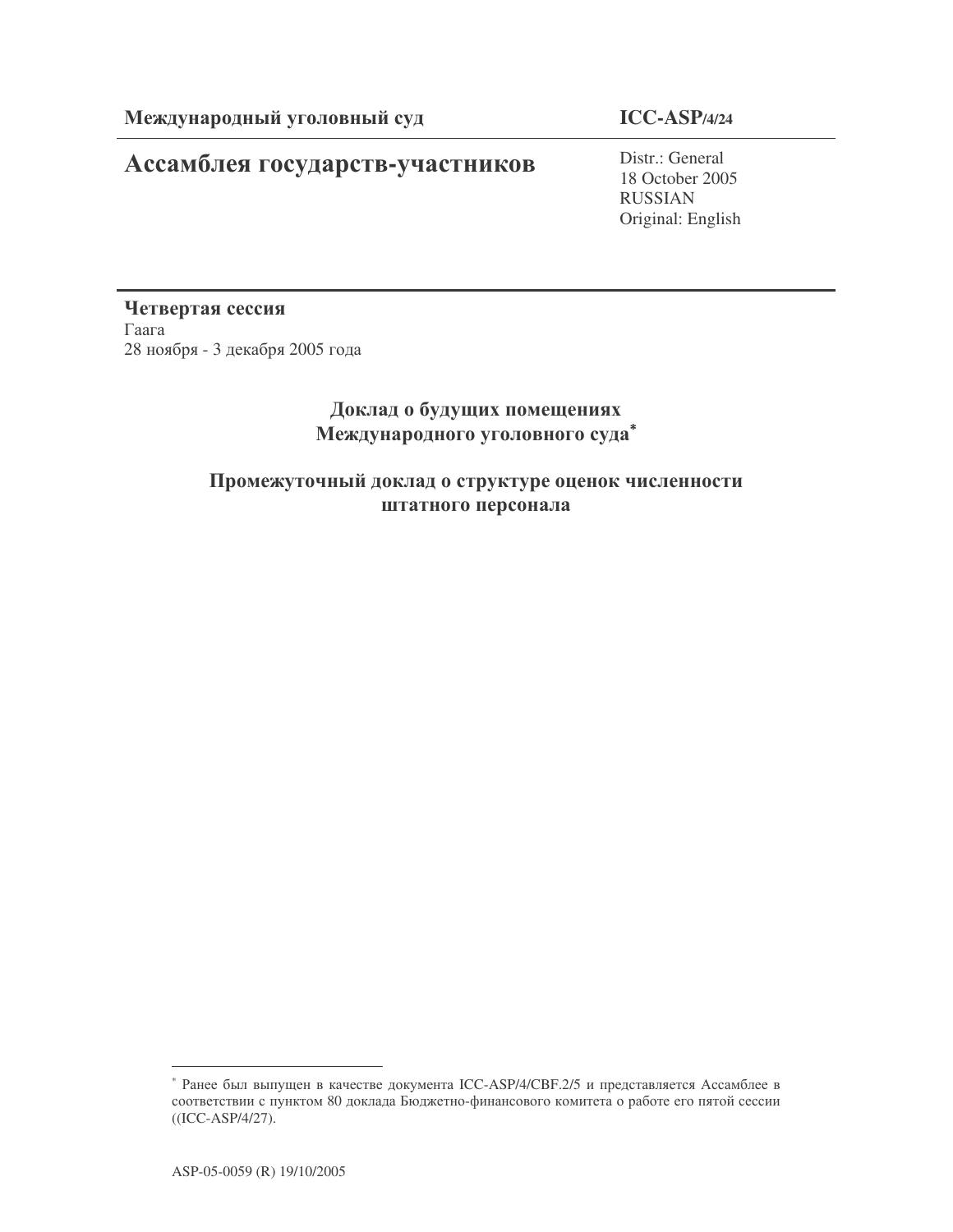ICC-ASP/4/24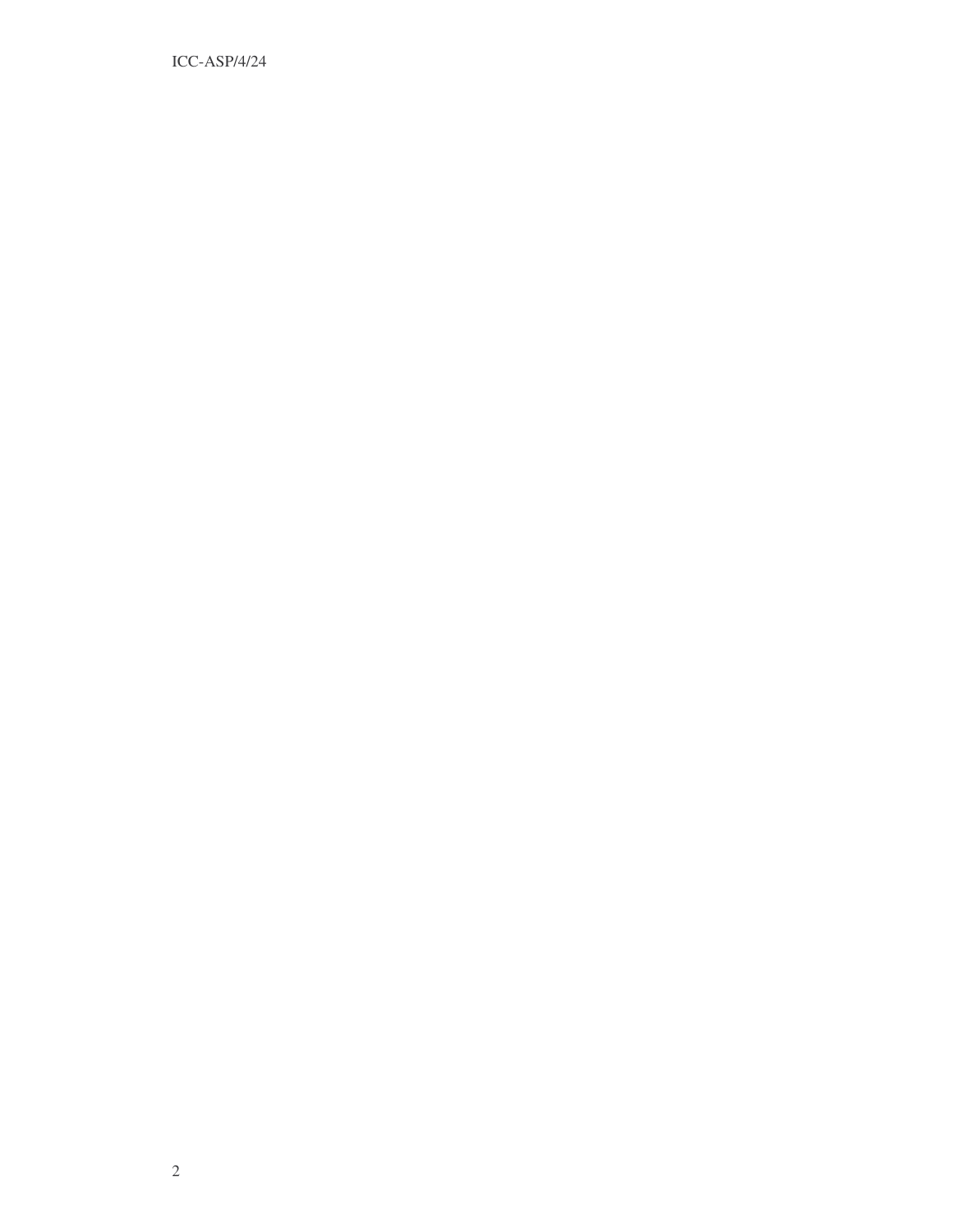# ДОКЛАД О БУДУЩИХ ПОСТОЯННЫХ ПОМЕЩЕНИЯХ МЕЖДУНАРОДНОГО УГОЛОВНОГО СУДА



Документ, подготовленный Международным уголовным судом. Настоящий промежуточный доклад представляется в соответствии с пунктом 34 доклада Бюджетно-финансового комитета от 15 апреля 2005 года о работе его четвертой сессии, состоявшей 4-6 апреля 2005 года в Гааге (ICC-ASP/4/2).

 $\overline{3}$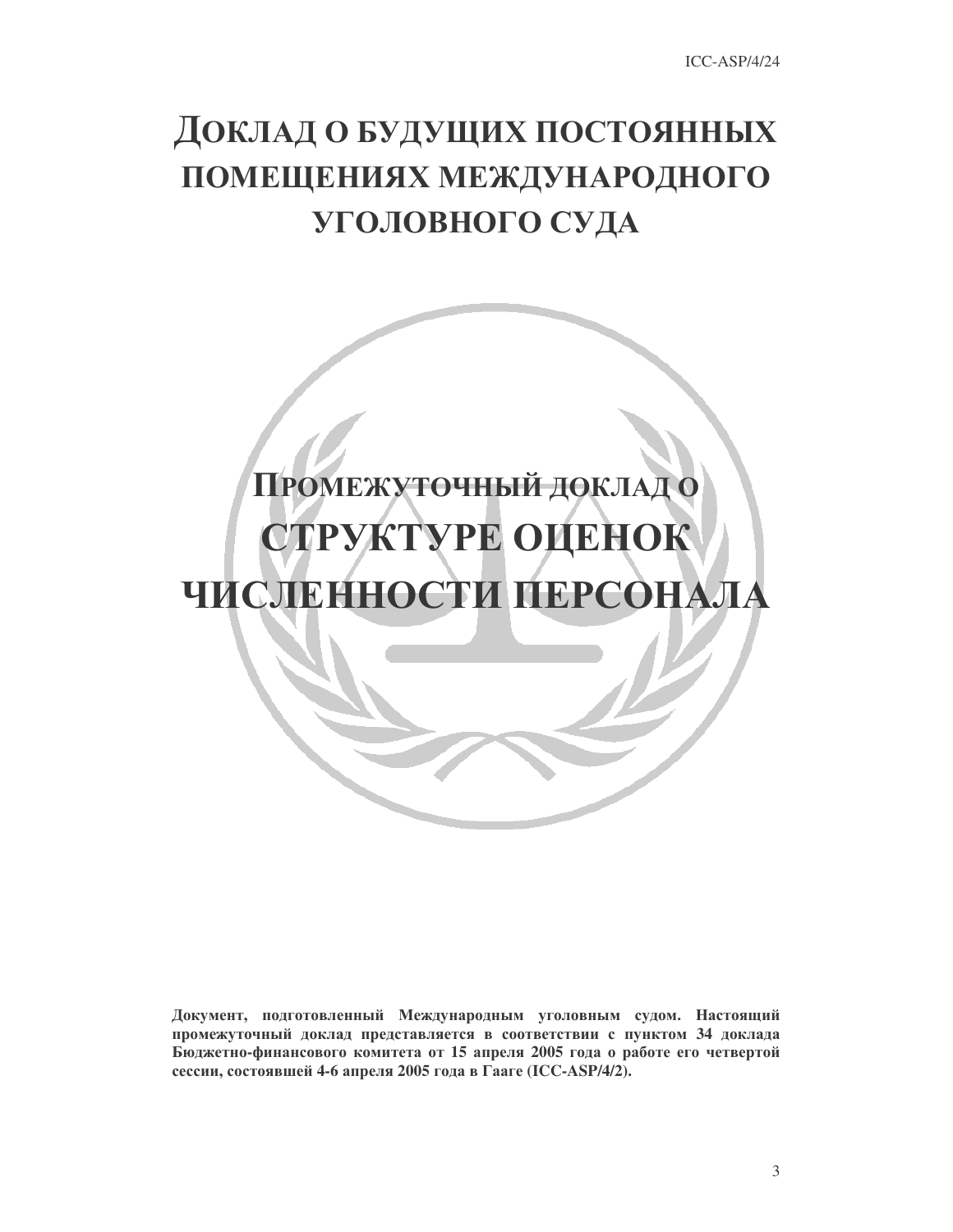# Содержание

| Предисловие                                                                                                                                                   | 5        |
|---------------------------------------------------------------------------------------------------------------------------------------------------------------|----------|
| Введение                                                                                                                                                      | 6        |
| Общий подход и основные предположения при планировании,                                                                                                       |          |
| использовавшиеся для определения надлежащей численности персонала                                                                                             | 8        |
| L1<br>Общий подход: планирование численности персонала, ориентированное на<br>ресурсы<br>1.2<br>Основные предположения при планировании, использовавшиеся для | 8        |
| определения надлежащей численности персонала                                                                                                                  | 9<br>9   |
| I.2.1 Гибкость - текущая численность и полная численность персонала<br>I.2.2 Сложность расследования                                                          | 10<br>11 |
| I.2.3 Соотношение между расследованиями и делами                                                                                                              |          |
| Модель численности персонала Суда (МЧПС) - новая методика расчета и<br>П.<br>рассмотрения надлежащей численности персонала                                    | 13       |
| Вывод: Дальнейшая деятельность по планированию и текущее рассмотрение<br>оценок численности персонала                                                         | 14       |

Настоящий доклад был подготовлен Внутриучрежденческим комитетом по постоянным помещениям (ВУКПП) Международного уголовного суда, работавшим под председательством судьи Ганса-Петера Коля.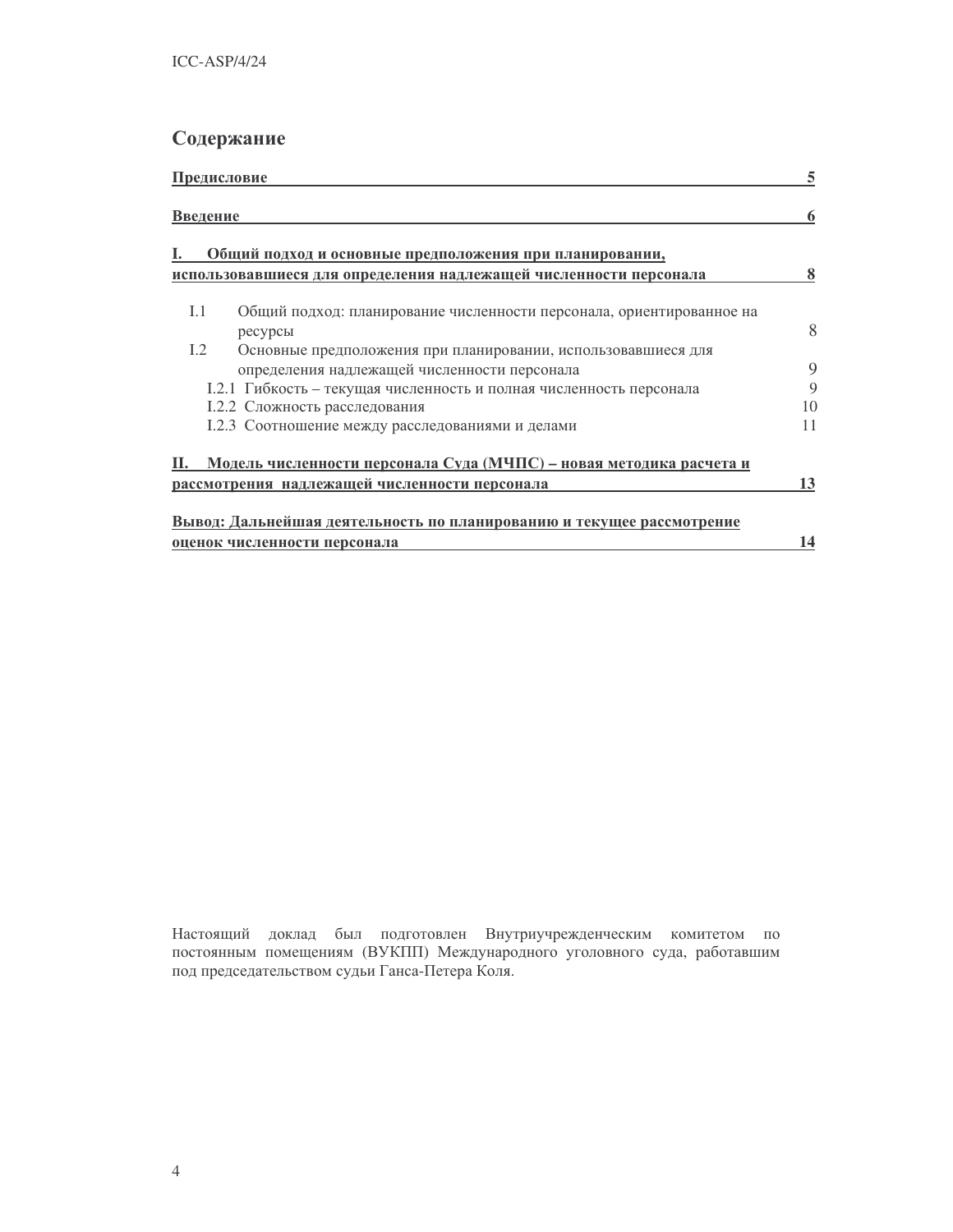# Предисловие

Настоящий промежуточный доклад, озаглавленный «Структура оценок численности персонала», является четвертым докладом в серии из пяти докладов о будущих постоянных помещениях Суда, представленным Международным уголовным судом в 2005 году:

- $1<sub>1</sub>$ «Доклад о будущих постоянных помещениях Международного уголовного суда - представление проекта» (ICC-ASP/4/CBF.1/3), представленный во исполнение пункта 4 доклада Бюджетно-финансового комитета (БФК) Ассамблее государств-участников (Ассамблее) об обсуждении вопросов, касающихся постоянных помешений Суда,  $\overline{O}$ 17 августа 2004 гола  $(ICC-ASP/3/17);$
- 2. «Доклад о будущих постоянных помещениях Международного уголовного суда - варианты размещения» (ICC-ASP/4/1), испрошенный Ассамблеей государствучастников на ее третьей сессии, состоявшейся 6-10 сентября 2004 года в Гааге;
- $3.$ «Доклад о будущих постоянных помещениях Международного уголовного суда - финансовое сравнение вариантов размещения Суда» (ICC-ASP/4/CBF.2/4), испрошенный БФК на его четвертой сессии, состоявшейся 4 - 6 апреля 2005 года в Гааге:
- $\overline{4}$ настоящий «Доклад о будущих постоянных помещениях Международного уголовного суда - оценки численности персонала» (ICC-ASP/4/CBF.2/5), испрошенный БФК на его четвертой сессии, состоявшейся 4 - 6 апреля 2005 года в Гааге;
- $5<sub>1</sub>$ «Доклад о будущих помещениях Международного уголовного суда – методы финансирования помещений, применяемые другими международными организациями» (ICC-ASP/4/CBF.2/6), испрошенный БФК на его четвертой сессии, состоявшейся 4 - 6 апреля 2005 года в Гааге.

Суд считает, что эта серия документов, состоящая из пяти докладов, свидетельствует о значительном прогрессе, достигнутом за последний год, и о том, что удалось прояснить многие важные вопросы, касающиеся проекта по будущим постоянным помещениям. Для достижения цели, заключающейся в завершении работы над постоянными помещениями до истечения срока бесплатной аренды в 2012 году, необходимо будет поддерживать эти темпы.

Суд надеется, что эта серия докладов заложит прочную основу для дальнейшего тщательного рассмотрения БФК и Ассамблеей ключевых вопросов, касающихся будущих постоянных помещений Суда, включая вопрос о надлежащих формах и условиях финансирования и строительства.

И наконец, Суд придерживается того мнения, что усилия, направленные на достижение согласия относительно удовлетворительных с точки зрения государств-участников форм и условий финансирования, будут являться наиболее приоритетным направлением деятельности в рамках данного проекта в 2005-2006 годах.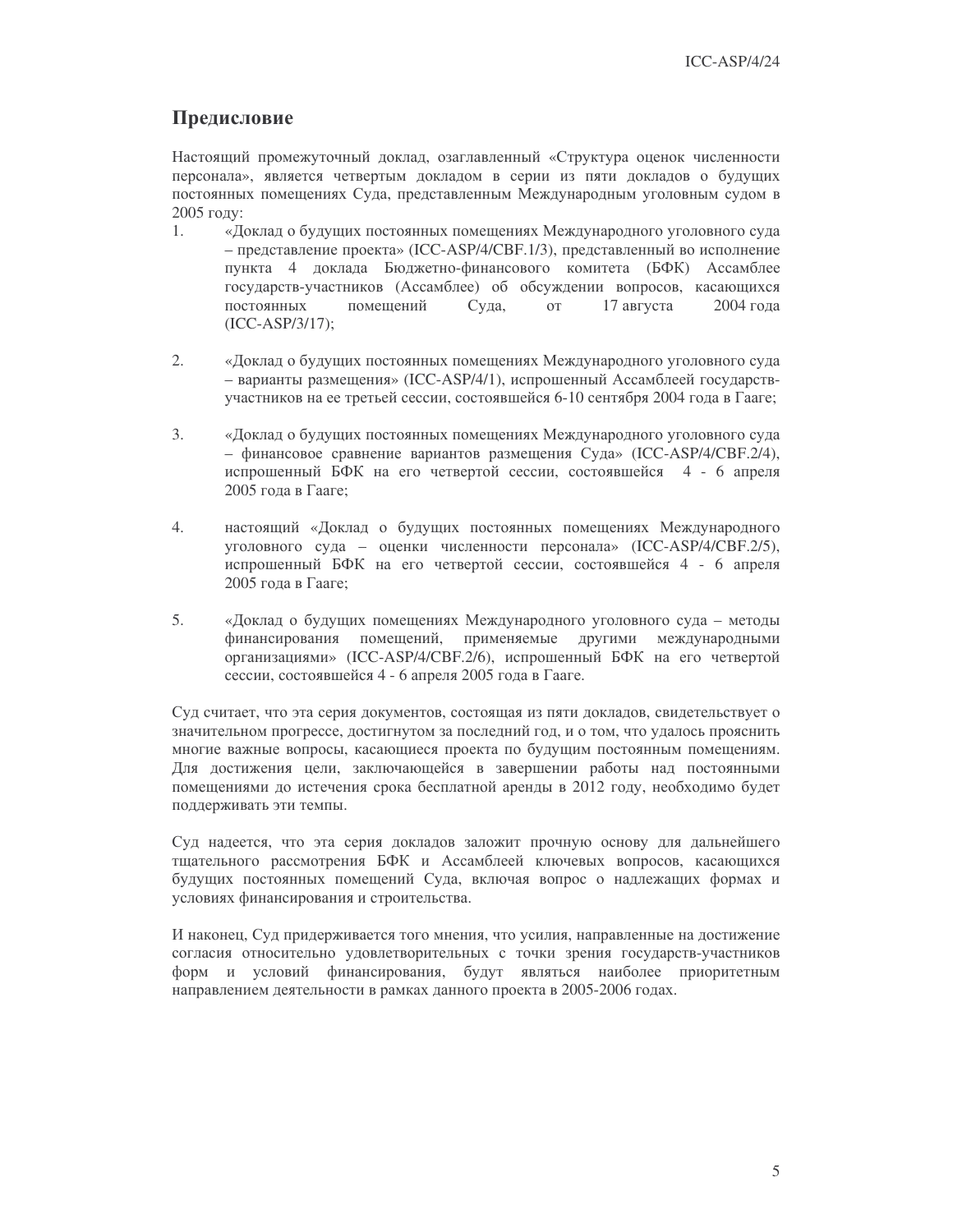# Введение

После своего четвертого совещания, состоявшегося 4-6 апреля 2005 года в Гааге,  $1_{-}$ Бюджетно-финансовый комитет (БФК) просил Суд предоставить более подробную информацию о структуре оценок численности персонала, которая содержится в «Представлении проекта» (ICC -ASP/4/CBF.1/3), где Суд предусмотрел, что его будущие постоянные помещения должны быть спланированы для размещения количества рабочих мест, колеблющегося в следующем диапазоне:

- $\bullet$ текущая численность (950), и
- полная численность (1 300).  $\bullet$

2. Суд просит Комитет пояснить его намерения, изложенные в упомянутом промежуточном докладе:

- пояснить лежащие в основе планирования основные предположения в отношении общей расчетной численности персонала на уровне текущей численности (950) и полной численности (1300);
- но воздержаться от представления подробных оценочных данных о персонале различных организационных подразделений Суда.

(NB: подробные оценки численности персонала будут представлены БФК в начале 2006  $\Gamma$ ола.)

3. Основная причина использования такого подхода заключается в том, что текущие оценки численности персонала, разработанные Судом в январе 2005 года, в настоящее время активно пересматриваются с использованием:

## Модели численности персонала Суда (МЧПС) - нового подхода и методики расчета и рассмотрения надлежащей численности штатного персонала.

4. После подготовки в начале 2005 года «Представления проекта» подход и среднесрочного долгосрочного планирования методика  $\mathbf{M}$ разработки соответствующих предположений для целей планирования претерпели существенные изменения.

5. Следует напомнить, что в ходе совещания Бюджетно-финансового комитета, состоявшегося 4-6 апреля 2005 года в Гааге, Суд сделал первое представление по вопросу о текущей работе его Группы по проекту стратегического планирования. Эта группа занималась, среди прочего, разработкой так называемой модели численности персонала Суда в качестве новой методики расчета и рассмотрения надлежащей численности штатных сотрудников (подробное описание МЧПС приводится ниже).

6. После совещания БФК, состоявшегося в апреле 2005 года, стало еще более ясно, что по мере продвижения Группы по проекту стратегического планирования в своей работе над Моделью численности персонала Суда будет разработана новая и многообещающая методика рассмотрения соответствия реальным потребностям расчетной численности персонала и соответствующих потребностей в плане его размещения, разработанных Внутриучрежденческим комитетом по постоянным помешениям (ВУКПП) в 2004-2005 годах.

<sup>&</sup>lt;sup>1</sup> См. Доклад Бюджетно-финансового комитета о работе его четвертой сессии (ICC-ASP/4/2), пункты 40-42.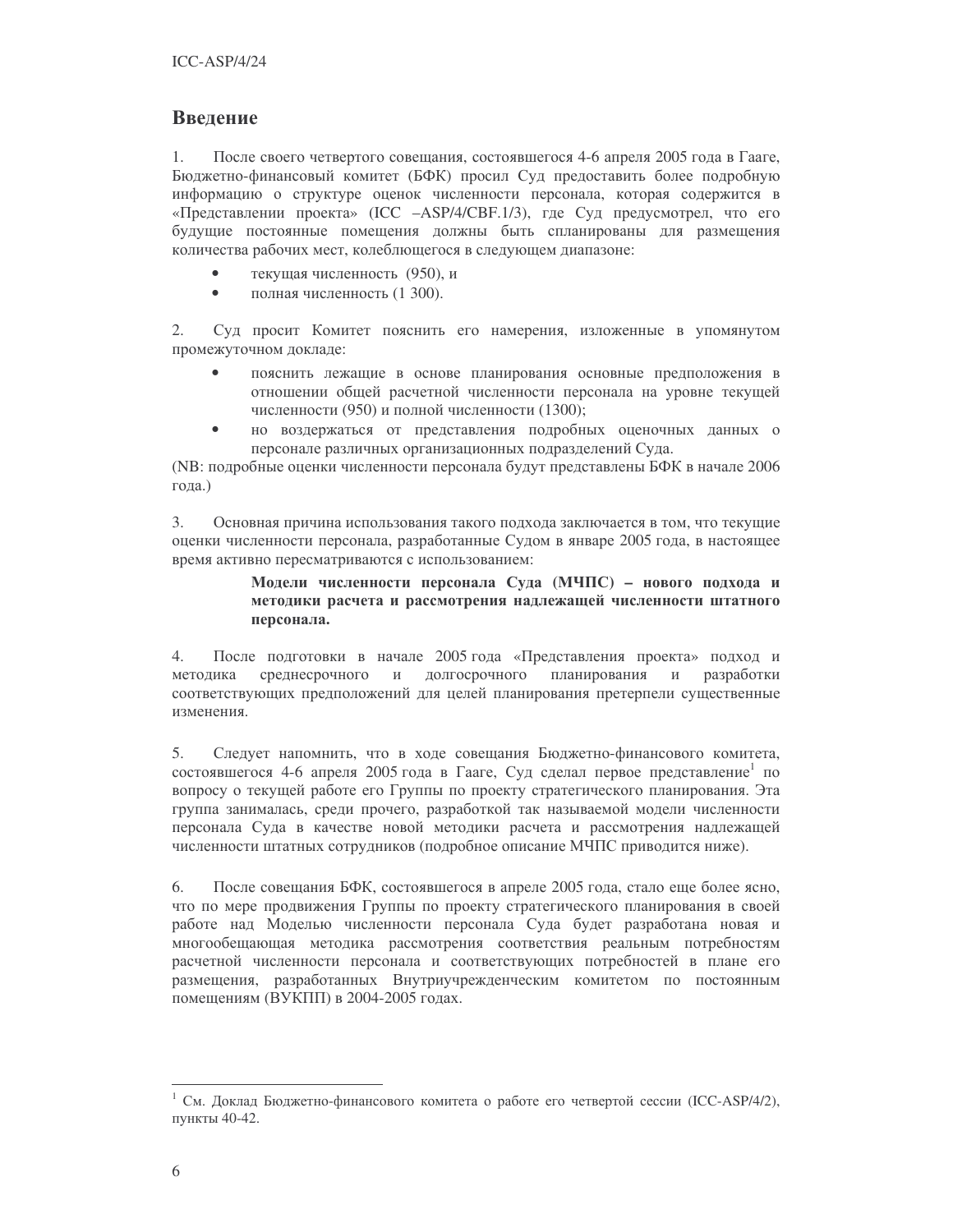7. В свете такой ситуации следует отметить, что оценки численности персонала и потребности в плане его размещения, разработанные с помощью Модели численности персонала Суда, вполне могут оказаться аналогичными тем, которые были разработаны ВУКПП и приведены в «Представлении проекта». Однако Суд имеет основание полагать, что подробные оценочные показатели численности персонала различных организационных подразделений Суда, разработанные с помощью Модели численности персонала Суда, могут оказаться еще более надежными, целостными и реалистичными.

8. При составлении своего доклада Суд, таким образом, столкнулся со следующей дилеммой:

- следует ли в этом докладе продолжить разъяснение подробных оценочных показателей численности персонала, лежащих в основе терминов «текущая численность персонала» (950) и «полная численность персонала» (1 300), разработанных в 2004-2005 годах, несмотря на то, что в настоящее время эти показатели активно рассматриваются с использованием новой методологии МЧПС, в результате чего могут появиться иные, но более надежные и реалистичные оценки численности персонала в различных организационных подразделениях Суда?
- $\bullet$ или же Суду следует отложить представление подробных оценочных показателей численности персонала до окончания текущего активного рассмотрения их с применением МЧПС и получения более надежных и более реалистичных оценочных показателей численности персонала для различных организационных подразделений Суда?

9. При таких обстоятельствах Суд на основе согласия, достигнутого с Координационным советом 12 июля 2005 года, постановил принять Модель численности персонала Суда в качестве будущего метода расчета и рассмотрения оценочных показателей численности персонала. В результате такого решения ВУКПП было предложено руководствоваться в своей работе Моделью численности персонала Суда и воздерживаться от представления подробных оценочных показателей численности персонала до тех пор, пока не будут известны результаты текущего активного рассмотрения их с использованием МЧПС.

Суд уверен в том, что работа по планированию с использованием Модели 10. численности персонала Суда завершится к концу 2005 года. Результаты рассмотрения оценочных показателей численности персонала будут своевременно представлены БФК до начала сессии, намеченной на весну 2006 года.

Тем временем Суд может предоставить БФК в настоящем промежуточном 11. докладе важную информацию о:

- общем подходе и основных лежащих в основе планирования предположениях, которые используются для определения надлежащей численности персонала (часть I);
- $\bullet$ Модели численности персонала Суда в качестве новой методики расчета и рассмотрения надлежащей численности персонала (часть II).

Выражается надежда, что это поможет БФК получить более полное представление о данном процессе и позволит ему, по мере необходимости, внести в него свой вклад.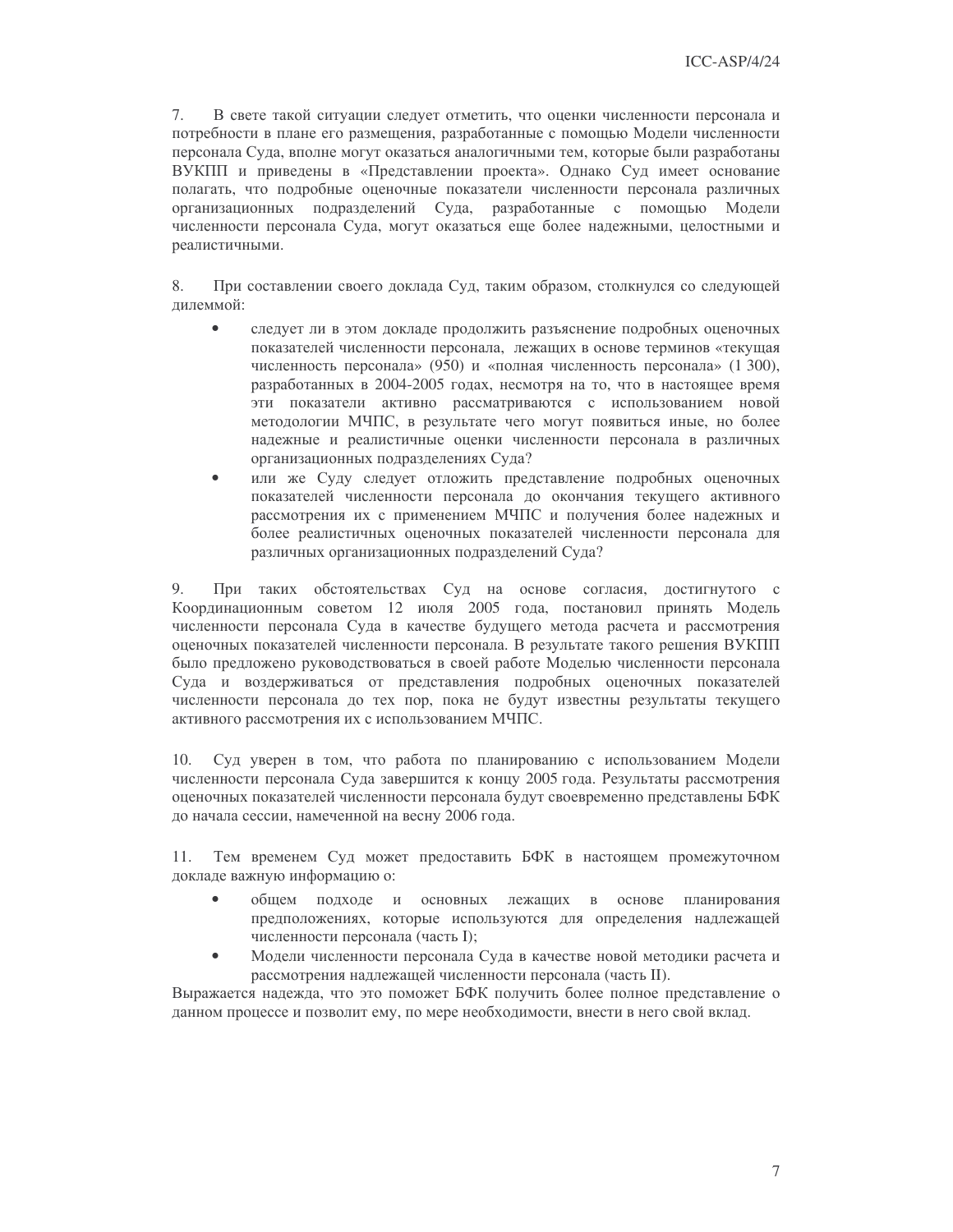#### $\mathbf{L}$ Общий подход и основные предположения при планировании, использовавшиеся ДЛЯ определения надлежащей численности персонала

12. Планирование с целью определения надлежащей численности персонала в значительной степени основывается на соображениях, кратко изложенных в данном разделе.

### $I.1$ Обший полхол: планирование численности персонала, ориентированное на ресурсы

Размеры постоянных помещений в значительной степени зависят от 13. производственного потенциала (=производительности), который необходимо будет иметь в Гааге. Величина производственного потенциала зависит от двух факторов:

- $\mathbf{1}$ спрос на осуществление Судом своей юрисдикции, т.е. количество ситуаций, которыми занимается Суд в любой конкретный момент;
- $\overline{2}$ . наличие финансовых ресурсов.

14. Сложности расчета объема потребностей, которые должен удовлетворить Суд, и соответственно надлежащей численности персонала Суда определяются, среди прочего:

- тем фактом, что Суд является новой и уникальной организацией; подобных организаций еще не существовало, и поэтому практический опыт работы в данной области является ограниченным;
- отсутствием практической возможности прогнозирования того, будут ли иметь место в будущем преступления, подпадающие под юрисдикцию Суда, и, если будут, то где;
- неопределенностью в вопросе о том, примут ли государства на себя основную ответственность за осуществление уголовного правосудия над теми, кто несет ответственность за международные преступления;
- неопределенностью в вопросе о том, какого типа ситуации будут переданы Суду и насколько сложными будут эти ситуации (см. ниже);
- неопределенностью в вопросе о том, будут ли государства сотрудничать с Судом, особенно в связи с арестом и предоставлением в распоряжение Суда тех, кто несет ответственность за международные преступления, и, если будут, то в какой степени.

15. Следует подчеркнуть, что Суд ни в коем случае не может быть организацией, ориентирующейся в своей деятельности исключительно на спрос. Незамедлительно реагировать на все ситуации, которыми Суд занимается в любой конкретный момент, будет невозможно, поскольку для этого потребуются неразумно большие резервные мошности.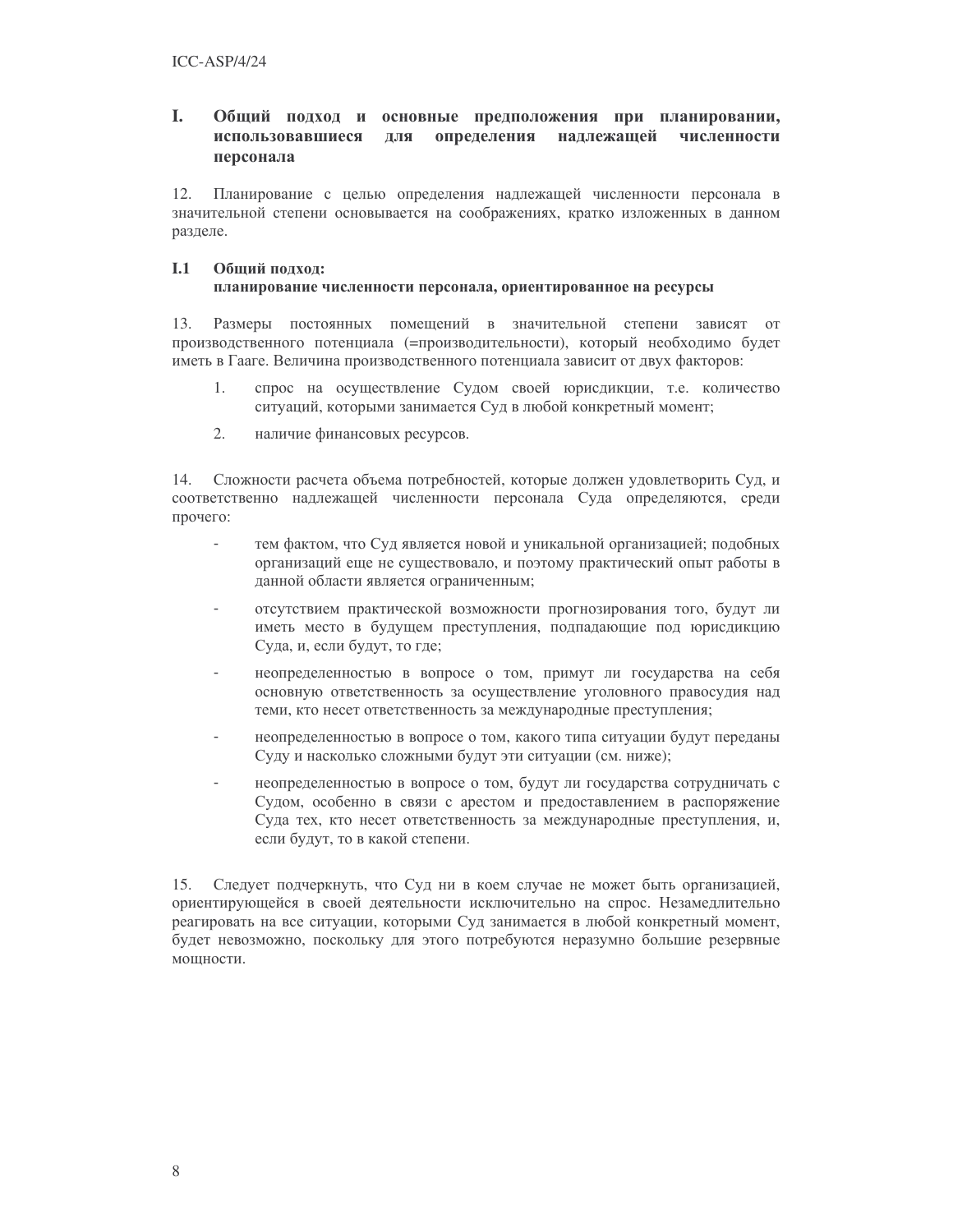### $L<sub>2</sub>$ Основные предположения при планировании, использовавшиеся для определения надлежащей численности персонала

16. Постоянные помещения Суда планируются на среднесрочную и долгосрочную перспективу. Таким образом, Суду следует в максимально возможной степени стремиться сформулировать на основе имеющихся в настоящее время данных, информации и экспертизы, предположения, необходимые для планирования будущей работы и рабочей нагрузки Суда, а также для подготовки наиболее тщательным образом соответствующих оценок численности персонала.

Ниже охарактеризованы основные предположения, которые были положены в  $17<sub>1</sub>$ основу планирования с целью определения надлежащей численности персонала.

### 1.2.1 Гибкость - текущая численность и полная численность персонала

Суд продолжает принимать меры по достижению краткосрочной и долгосрочной 18. цели отправления международного уголовного правосудия, используя для этого максимально компактную, но эффективную организационную и штатную структуру. Для того чтобы можно было достичь этих основополагающих стратегических целей, организация, ее персонал, структура и помещения Суда должны оставаться чрезвычайно гибкими.

Суд хотел бы напомнить о текущих предположениях, лежащих в основе 19. планирования работы по постоянным помещениям, которые приводятся в «Представлении проекта» и которые будут непрерывно пересматриваться<sup>2</sup> до последнего момента перед началом фактического строительства.

20. Здания должны характеризоваться достаточной гибкостью, для того чтобы вмещать всех сотрудников, предусмотренных как текущей численностью персонала (950 штатных сотрудников), т.е. начальной численностью, так и полной численностью персонала (1 300 штатных сотрудников), без расширения существующих помещений.

В настоящее время предполагается, что при текущей численности персонала, Суд 21. сможет проводить максимум:

- лва сложных расследования (или бо́льшее количество расследований менее сложного характера в зависимости от места, языка, временного пояса и т.д.); и
- до трех слушаний в день.

22. В настоящее время предполагается, что при полной численности персонала, Суд сможет проводить максимум:

- три сложных расследования (или большее количество расследований менее сложного характера в зависимости от места, языка, временного пояса и т.д.); и
- до шести слушаний в день.

Поскольку как текущая, так и полная численность персонала увязываются с 23. понятием «сложное расследование», представляется целесообразным продолжить анализ соответствующих предположений, используемых при планировании.

<sup>&</sup>lt;sup>2</sup> Теперь с помощью Модели численности персонала Суда.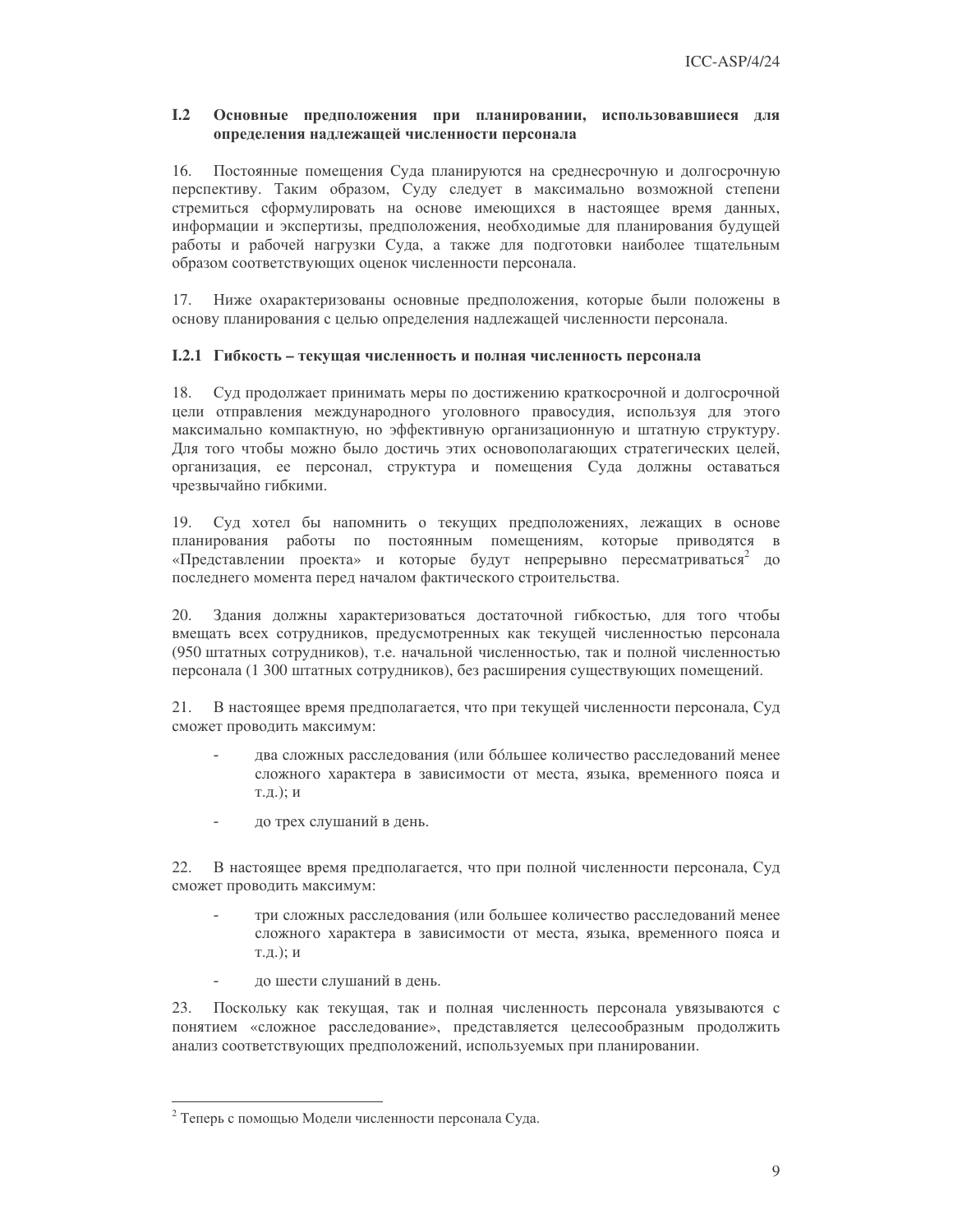### **I.2.2 Сложность расследования**

24. Сложный характер расследования предполагает не только тяжкий характер преступлений, **XOTA** тяжесть преступлений, соответствующих подлежащих расследованию, конечно, является важным фактором. К другим важным факторам, влияющим на необходимое количество рабочих мест, относятся следующие:

- количество и масштабы расследуемых инцидентов;
- степень сотрудничества и содействия со стороны государства, в котором ведется расследование.

При полном сотрудничестве со стороны государства:

- большую часть следственных мероприятий на местах могут проводить представители местных правоохранительных органов;
- Суда предоставляются материально-техническая сотрудникам поддержка и защита;
- розыск, перевозка  $\mathbf{M}$ защита свидетелей обеспечиваются соответствующим государством;
- жертвам обеспечивается поддержка и защита на местах;
- количество и виды используемых языков:
	- количество нерабочих языков непосредственно влияет на число устных и письменных переводчиков, которых необходимо иметь в штаб-квартире Суда для целей как расследования, так и уголовного преследования;
	- в случае использования редких диалектов возникают особые проблемы, которые могут повлиять на ход уголовного преследования;
- безопасность на местах:
	- если Суд действует в зоне конфликта, то более остро встают проблемы обеспечения безопасности потерпевших и свидетелей, что может вести к их перемещению в другие районы;
	- если положение на местах с точки зрения безопасности таково, что Суд не может действовать в условиях приемлемого риска, то выполнение некоторых задач, которые обычно полностью выполняются на местах, необходимо будет перенести в штабквартиру Суда;
- месторасположение: расстояние между районами, в которых имеют место расследуемые ситуации, и взаимосвязь между ситуациями:
	- если районы, в которых имеют место анализируемые ситуации, расположены на большом расстоянии друг от друга, то невозможно создать единые сети поддержки;
	- если районы, в которых имеют место анализируемые ситуации, находятся далеко друг от друга и расположены в существенно отличающихся временных поясах, то необходимо создать структуры для круглосуточной поддержки операций;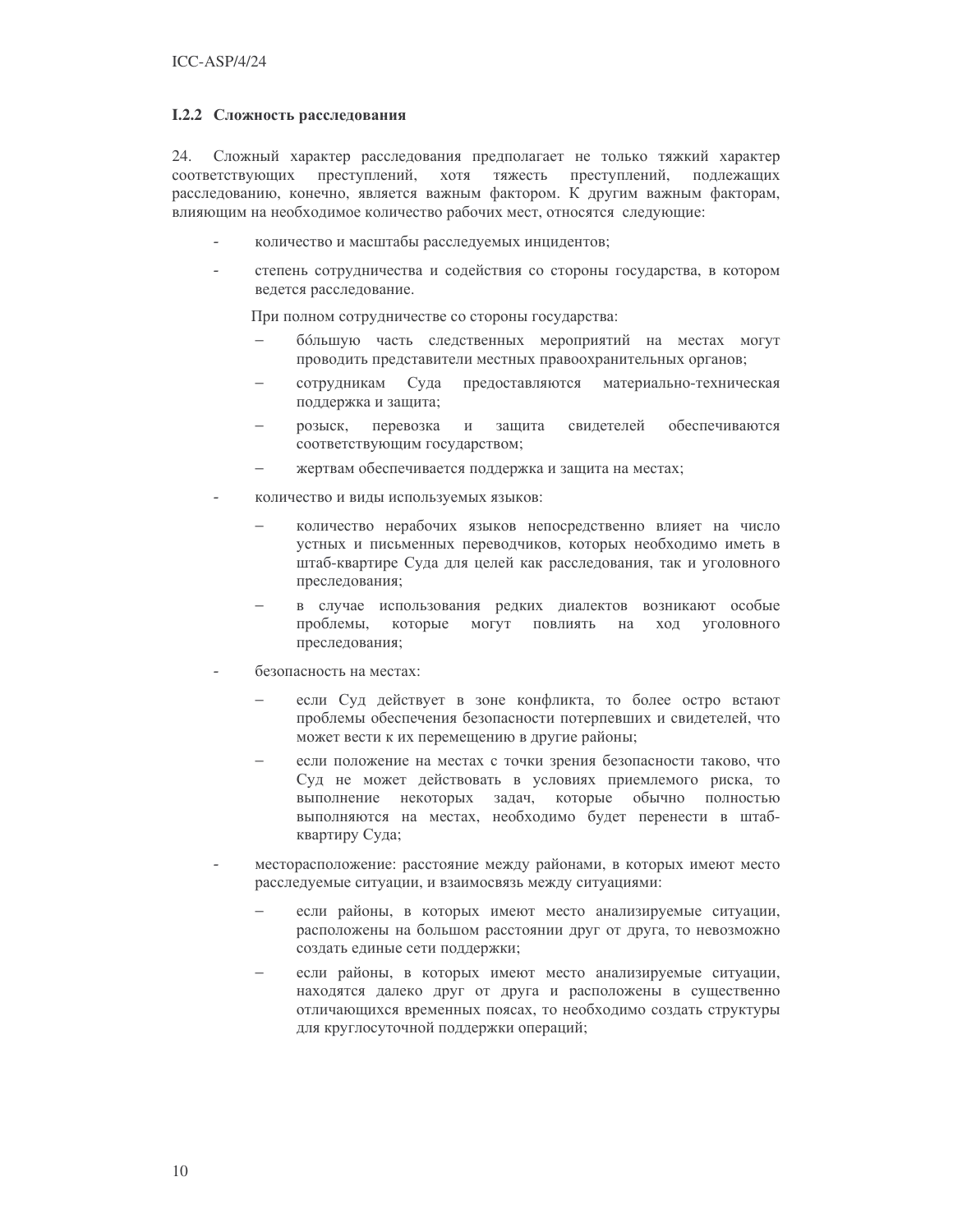25. Поскольку предсказать, что будут представлять из себя будущие ситуации невозможно, Суду пришлось рассмотреть ряд наихудших сценариев, и это существенно повлияло на показатель требуемой численности персонала. Поскольку учесть всю возможную сложность ситуаций в оценках численности персонала также невозможно, необходимо стремится определить разумные средние показатели.

### 1.2.3. Соотношение между расследованиями и делами

26 Для расчета рабочей нагрузки использовались следующие дополнительные предположения<sup>3</sup>, влияющие на численность персонала:

- Предполагается, что по каждой из четырех ситуаций, анализируемых Канцелярией Прокурора<sup>4</sup>, будет проведено одно расследование. Предполагается, что на одну ситуацию будет приходиться максимум четыре дела и по каждому делу будет проходить четыре ответчика (т.е. лица, несущие наибольшую ответственность).
- Предполагается, что одно заседание или слушание Суда будет длиться четыре часа. Это означает, что в день в каждом зале заседаний можно будет провести два слушания. Соответственно, при полной численности персонала и одновременном использовании трех залов заседаний можно будет провести до 1 200 слушаний в год.
- Ниже приводятся предположения по каждому делу:
	- 200 дней судебных заседаний в год:
	- 10 свидетелей по каждому делу на стадиях расследования и предварительного производства;
	- 145 свидетелей по каждому делу в год на стадии судебного разбирательства;
	- 15 свидетелей-экспертов на дело;
	- 30 лиц для поддержки свидетелей на одно дело в год;
	- 4 обвиняемых на дело;
	- $\equiv$ 4 группы защитников на дело;
	- 2 представителя потерпевших на дело.

Насколько 27. ЭТО представляется возможным, численность персонала рассчитывается исходя из стандартного количества групп для одного или более уровня деятельности (например, одна следственная группа на ситуацию). Общая требуемая численность персонала определяется путем добавления необходимого числа групп для соответствия предполагаемому уровню деятельности.

Таким образом, общая численность персонала определяется двумя главными 28. факторами:

<sup>&</sup>lt;sup>3</sup> Цифры, используемые в приведенных примерах, взяты из предлагаемого бюджета на 2006 год. Они основываются на данных, касающихся дел, которые в настоящее время расследует Канцелярия Прокурора. В рамках каждого нового дела эти цифры могут варьироваться и поэтому будут рассматриваться на индивидуальной основе. Рассмотренные цифры будут использоваться в качестве основы новых расчетов, которые будут проведены с использованием такого фундаментального средства как Модель численности персонала Суда.

Это не включает предварительный анализ/проверку жалоб (проверку в основном обоснованности или необоснованности жалобы и/или удовлетворения критериев юрисдикции/приемлемости), а касается предварительного анализа ситуаций с целью определения необходимости начать расследование.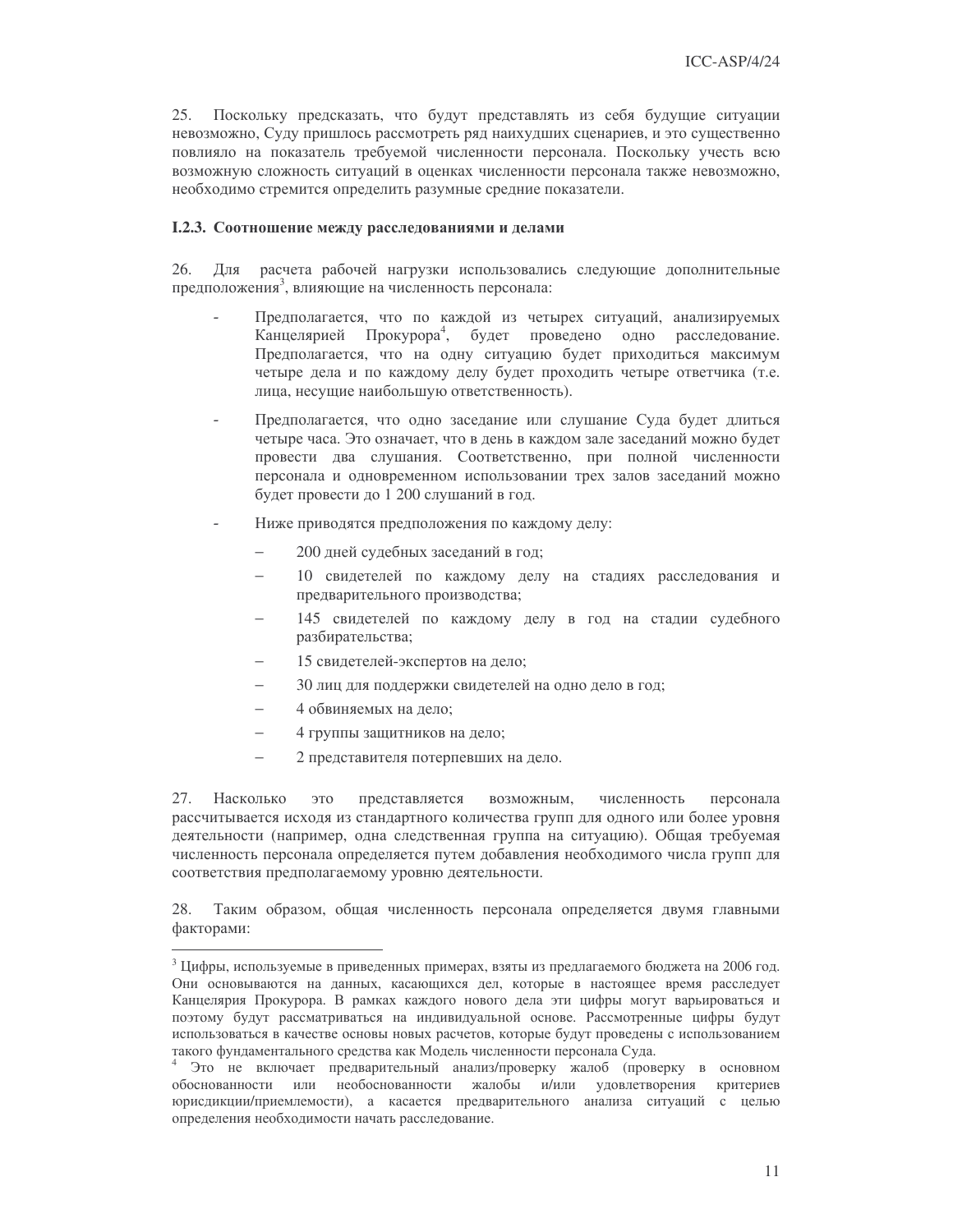- количество стандартных групп;  $\overline{a}$
- $\overline{a}$ состав стандартных групп.

Первый фактор зависит от уровня деятельности, на котором должен работать Суд, а последний фактор зависит от требуемого от каждой группы рабочего потенциала. Что касается состава стандартных групп, то следует иметь в виду, что длительность производства по делу будет определяться тем объемом работы, с которым может справиться группа. Таким образом, чем больше будет численность групп, тем интенсивнее будет вестись процесс расследований и рассмотрения дел. С учетом правового обязательства Суда о проведении судебных расследований без неоправданных задержек, этот фактор требует особого внимания.

29. Что касается организационных подразделений, задачи которых не связаны напрямую с операциями Суда (например, подразделения, занимающиеся ИТ, финансами и т.д.), то Суд стремится полагаться на контрольные показатели.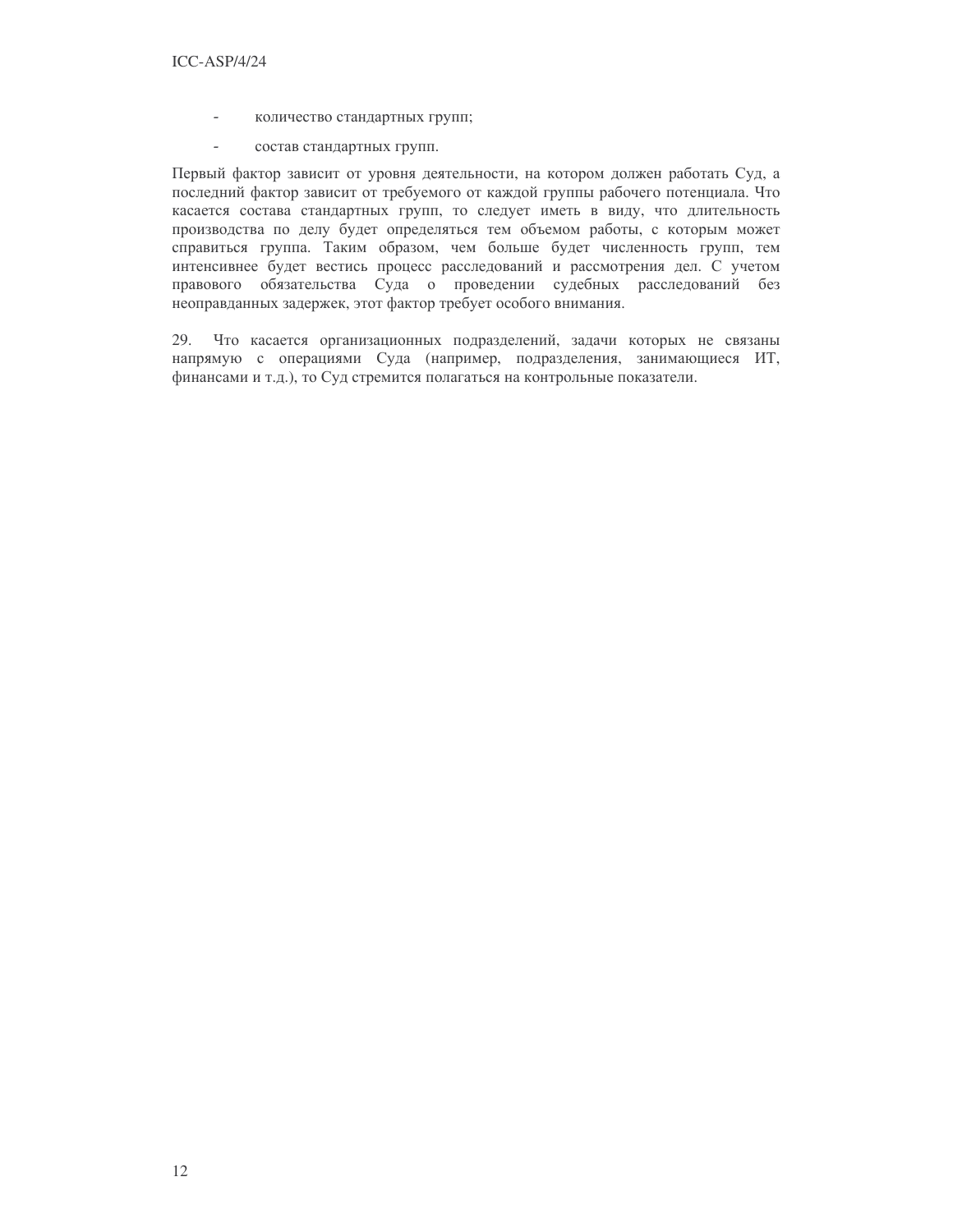### $\Pi$ . Модель численности персонала Суда (МЧПС) - новая методика расчета и рассмотрения надлежащей численности персонала

30. В Модели численности персонала Суда применяется модель технологической линии. В ней приводится разбивка основных видов деятельности Суда на различные «этапы», все из которых в основном соответствуют тем или иным функциям, результатом выполнения которых является определенная «продукция». Максимальная производительность по этапам рассчитывается на основе этого разделения. Путем построения различных моделей (например, «увеличения числа стандартных групп», «различного состава стандартных групп») можно установить оптимальное соотношение между различными этапами и улучшить выравнивание основных видов деятельности друг с другом и с вспомогательной деятельностью.

31. Модель была разработана исходя из следующих целей в отношении управления Судом:

- во-первых, в качестве инструмента внутреннего планирования она позволит осуществлять координацию численности персонала  $\mathcal{C}$ производительностью каждого из органов, отделов и секций Суда;
- во-вторых, она может стать полезным инструментом в плане разъяснения тех или иных бюджетных предпочтений;
- в-третьих, она будет содействовать принятию решений в отношении будущего развития Суда.

32. В ходе осуществления этого мероприятия и в контексте усилий по координации с Внутриучрежденческим комитетом по постоянным помещениям стало очевидным, что в данной модели предлагается подходящая методика для определения потребностей Суда в отношении его постоянных помещений.

33. В данном контексте модель даст возможность определить различный потенциал в отношении производительности (например, число расследований) и соответствующую ему численность персонала. Кроме того, она будет способствовать установлению оптимальных пропорций между организационными подразделениями в плане численности персонала. Тем самым модель поможет установлению показателей в плане размеров будущих помещений и предъявляемых к ним требований в отношении функций.

34. Следует подчеркнуть, что в модели применяется подход, в широком плане ориентированный на ресурсы, а не подход, полностью ориентированный на спрос. Это означает, что исходная позиция заключается в том, «чего мы можем добиться с ресурсами х», а не «какие ресурсы нам необходимы для работы по ситуациям у». Причина этого заключается в том, что невозможно прогнозировать частоту и масштабность ситуаций, требующих вмешательства со стороны Суда. Однако модель может использоваться и для расчета требуемой численности персонала применительно к любой выбранной производительности.

35. Хотя ясно, что модель, когда это представляется возможным, основывается на накопленном Судом на настоящее время опыте и в значительной степени находится в зависимости от совокупных предположений, она нуждается в постоянной оценке с учетом нового опыта и оперативных и стратегических решений. Тем не менее, она уже обеспечит солидную основу для обоснованного принятия решений. Суд стремится завершить доработку Модели численности персонала для ее представления в конце 2005 года.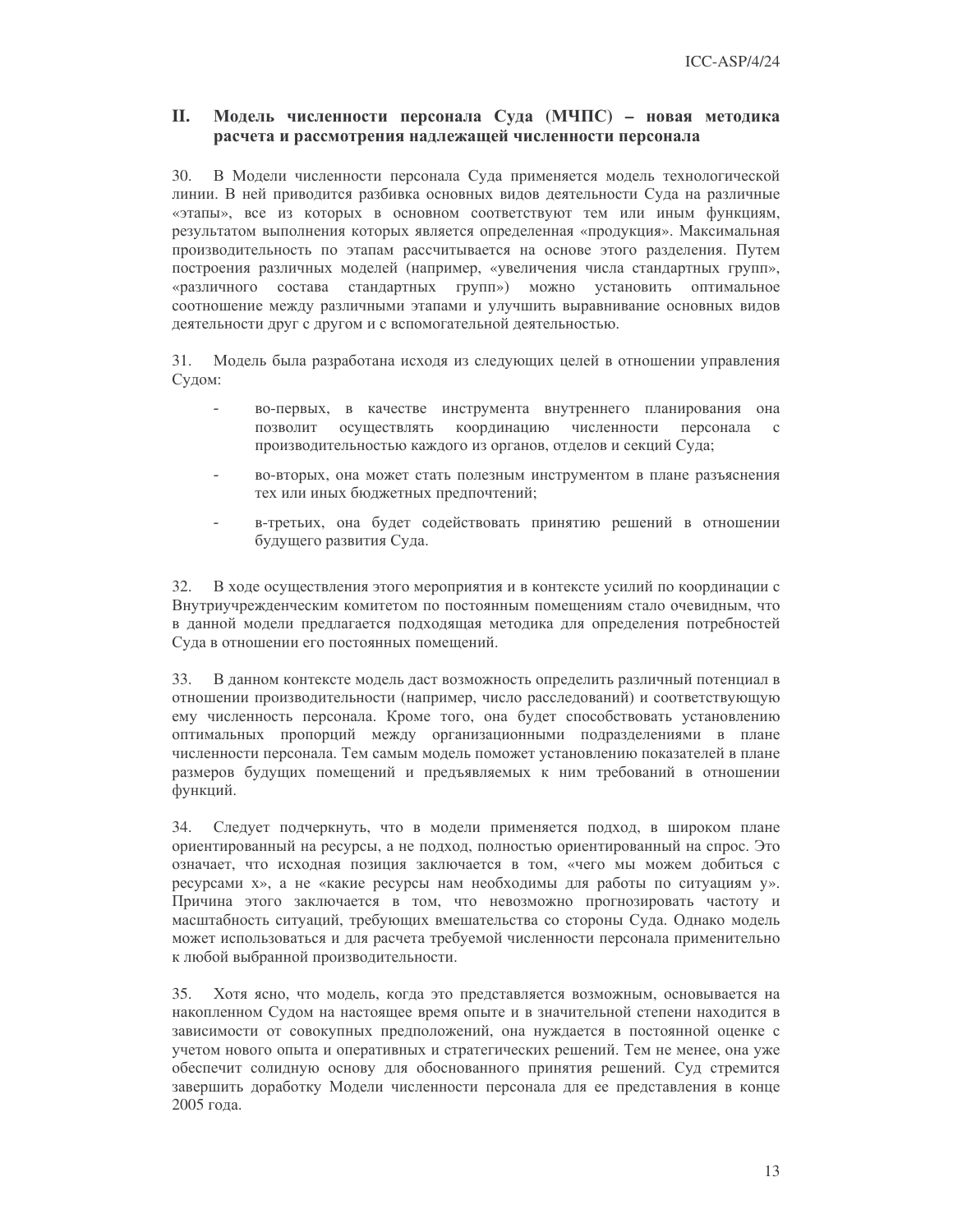Исходя из расчетов и методов, которые применялись в Модели численности 36. персонала Суда, станет возможным определить оптимальную структуру численности персонала каждого организационного подразделения, которое будет находиться в постоянных помещениях.

37 Результаты проведения этого мероприятия будут представлены БФК до проведения им весенней сессии в 2006 году. Следует подчеркнуть, что это мероприятие окажет, вероятно, лишь минимальное воздействие на общую прогнозируемую численность персонала. Однако Модель численности персонала Суда позволит Суду определить оптимальную структуру численности персонала для уровней деятельности при нынешней и полной численности персонала, которая будет в конечном счете утверждена.

### Вывод: Дальнейшая деятельность по планированию и текущее рассмотрение оценок численности персонала

38 Суд хотел бы вновь подтвердить свою приверженность процессу постоянного рассмотрения адекватности как численности персонала, так и предположений, на которых она основывается. Это обязательство, которого Суд будет придерживаться и на этапе проектирования, и до этапа фактического начала строительных работ, что, надо надеяться, произойдет в 2009 году.

39. По сути, для рассмотрения адекватности нынешних оценок численности персонала будут применяться три метода, что и разъясняется в настоящем докладе:

- текущая работа Группы по проекту стратегического планирования в  $1<sub>1</sub>$ отношении Модели численности персонала Суда (МЧПС). Ожидается, что результаты работы по МЧПС в форме пересмотренной численности персонала будут получены в начале 2006 года;
- $2.$ текущий обзор потребностей в персонале с учетом накапливаемого Судом опыта в отношении надлежащей штатной численности персонала Канцелярии, Палат, Канцелярии Прокурора, Секретариата Суда и Секретариата Ассамблеи государств-участников;
- $3.$ ежегодный процесс рассмотрения бюджета и связанные с ним возможности БФК и Ассамблеи по определению и принятию окончательного решения в отношении надлежащей численности персонала Президиума, Палат, Канцелярии Прокурора, Секретариата Суда и Секретариата Ассамблеи государств-участников.